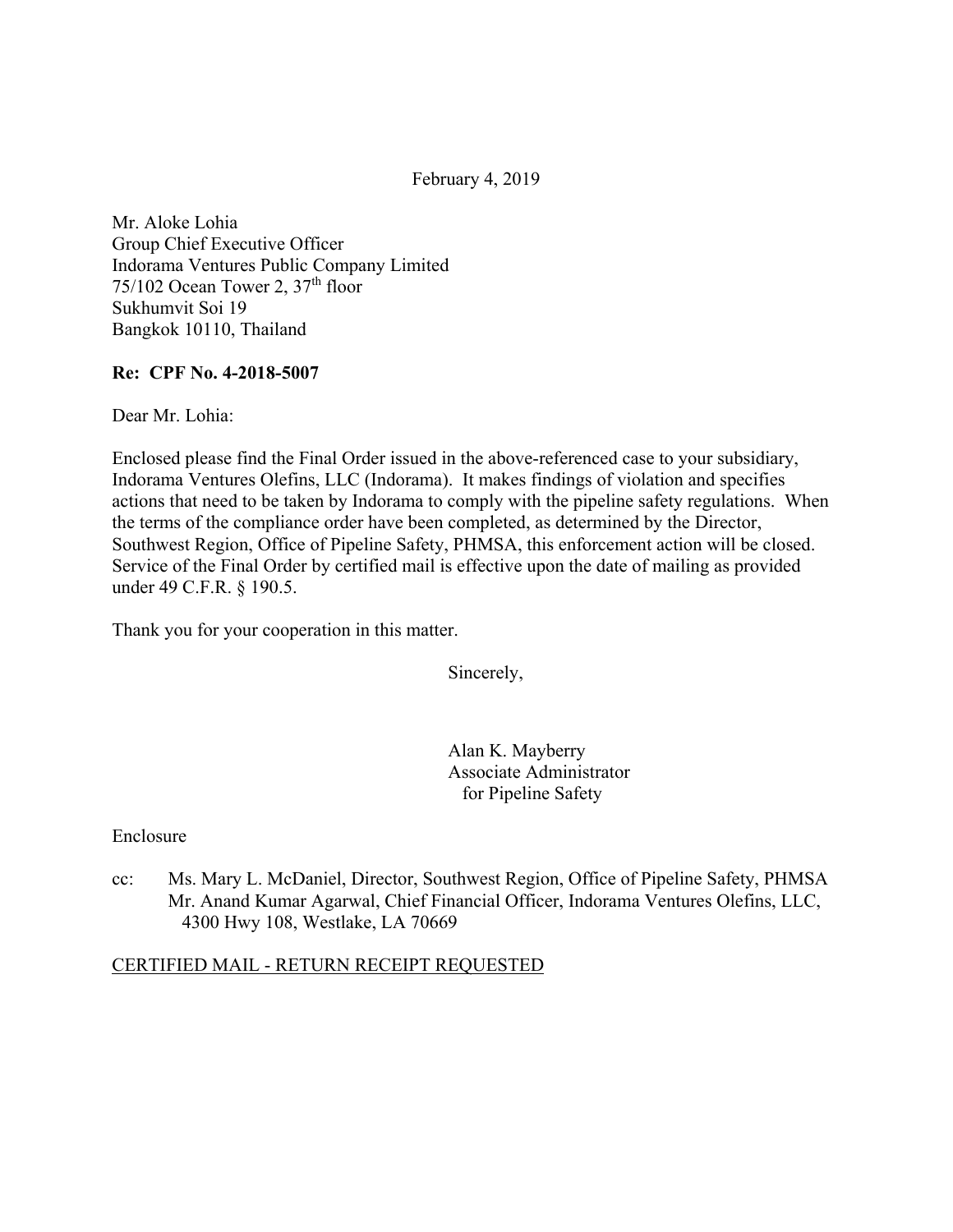## **U.S. DEPARTMENT OF TRANSPORTATION PIPELINE AND HAZARDOUS MATERIALS SAFETY ADMINISTRATION OFFICE OF PIPELINE SAFETY WASHINGTON, D.C. 20590**

 **)**

 **)**

 **)**

**In the Matter of )**

**Indorama Ventures Olefins, LLC, ) CPF No. 4-2018-5007 a subsidiary of Indorama Ventures Public ) Company Limited, )** 

**\_\_\_\_\_\_\_\_\_\_\_\_\_\_\_\_\_\_\_\_\_\_\_\_\_\_\_\_\_\_\_\_\_\_\_\_\_\_\_\_\_\_)** 

 $\mathcal{L} = \{ \mathcal{L} \}$ 

**Respondent. )** 

### **FINAL ORDER**

From June 12, 2017, through August 3, 2017, pursuant to 49 U.S.C. § 60117, a representative of the Pipeline and Hazardous Materials Safety Administration (PHMSA), Office of Pipeline Safety (OPS), conducted an on-site pipeline safety inspection of the facilities and records of Indorama Ventures Olefins, LLC's (Indorama or Respondent) Lake Charles/Orange Ethylene pipeline in Houston, Texas. Indorama is a subsidiary of Indorama Ventures PCL,<sup>1</sup> a global petrochemical company with 85 manufacturing facilities in 29 countries.<sup>2</sup> Indorama's Lake Charles/Orange Ethylene Line is a 6-5/8-inch-diameter liquid pipeline that starts at the Glen Springs Holding Plant in Sulphur, Louisiana, and ends at a Chevron chemical plant in Orange, Texas.<sup>3</sup> The pipeline is approximately 33 miles long, with approximately 12 miles running through marshy areas and two crossings of navigable waterways.<sup>4</sup> The pipeline is currently purged and not operational.5

As a result of the inspection, the Director, Southwest Region, OPS (Director), issued to Respondent, by letter dated April 27, 2018, a Notice of Probable Violation and Proposed Compliance Order (Notice). In accordance with 49 C.F.R. § 190.207, the Notice proposed finding that Indorama had committed three violations of 49 C.F.R. Part 195, and proposed ordering Respondent to take certain measures to correct the alleged violations.

<sup>4</sup> *Id.* 

1

<sup>&</sup>lt;sup>1</sup> Indorama Ventures PCL Organization Structure, available at

<http://www.indoramaventures.com/storage/company/organization-chart/20181002-orgchart-en.jpg>, last accessed October 10, 2018.

<sup>&</sup>lt;sup>2</sup> Indorama Ventures Company Overview, available at <http://www.indoramaventures.com/en/our>company/overview, last accessed October 17, 2018.

<sup>&</sup>lt;sup>3</sup> Pipeline Safety Violation Report (Violation Report), (April 27, 2018) (on file with PHMSA), at 1.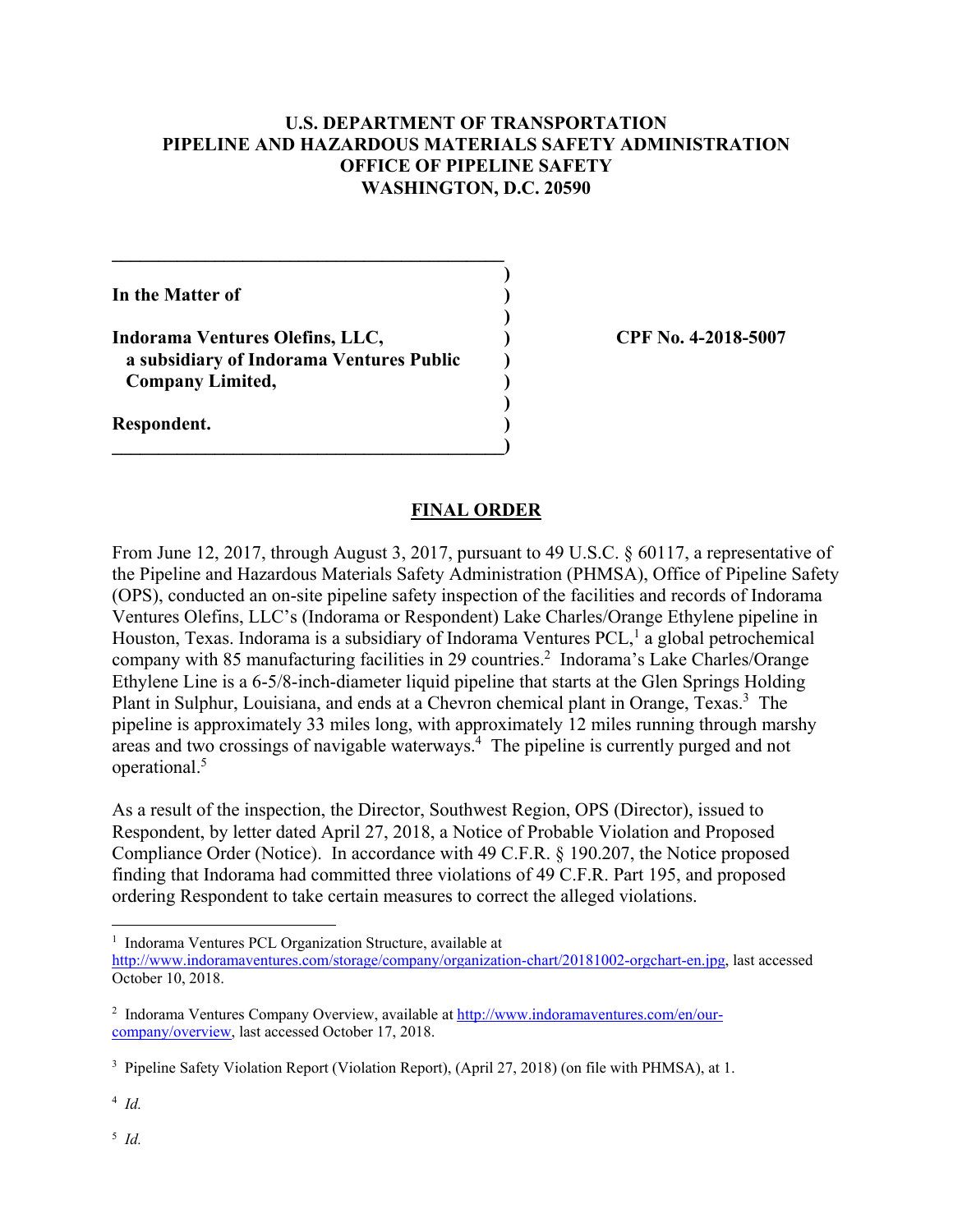Indorama responded to the Notice by letter dated May 25, 2018 (Response). The company did not contest the allegations of violation but provided information concerning the corrective actions it had taken. Respondent did not request a hearing and therefore has waived its right to one.

# **FINDINGS OF VIOLATION**

In its Response, Indorama did not contest the allegations in the Notice that it violated 49 C.F.R. Part 195, as follows:

**Item 1:** The Notice alleged that Respondent violated 49 C.F.R. §195.403(b)(1), which states:

## **§ 195.403 Emergency response training.**

 $(a)$  …

(b) At the intervals not exceeding 15 months, but at least once each calendar year, each operator shall:

(1) Review with personnel their performance in meeting the objectives of the emergency response training program set forth in paragraph (a) of this section; . . . .

 The Notice alleged that Respondent violated 49 C.F.R. § 195.403(b)(1) by failing to conduct and document reviews with personnel concerning their performance in meeting the objectives of the company's emergency-response training program at the required interval of once each calendar year, not to exceed 15 months. Specifically, the Notice alleged that Indorama could not provide any documentation demonstrating that it had conducted emergency-response personnel performance reviews at the required intervals.

Respondent did not contest this allegation of violation. Accordingly, based upon a review of all of the evidence, I find that Respondent violated 49 C.F.R. § 195.403(b)(1) by failing to conduct and document reviews with personnel concerning their performance in meeting the objectives of the emergency-response training program at the required interval of once each calendar year, not to exceed 15 months.

**Item 2:** The Notice alleged that Respondent violated 49 C.F.R. § 195.575(a), which states:

## **§ 195.575 Which facilities must I electrically isolate and what inspections, tests, and safeguards are required?**

(a) You must electrically isolate each buried or submerged pipeline from other metallic structures, unless you electrically interconnect and cathodically protect the pipeline and the other structures as a single unit.

The Notice alleged that Respondent violated 49 C.F.R. § 195.575(a) by failing to determine whether each buried pipeline was electrically isolated from other metallic structures. Specifically, the Notice alleged that Section 10 of Indorama's Corrosion Control Procedure, *Liquid Pipeline Operations, Maintenance & Emergency Manual*, did not include any guidance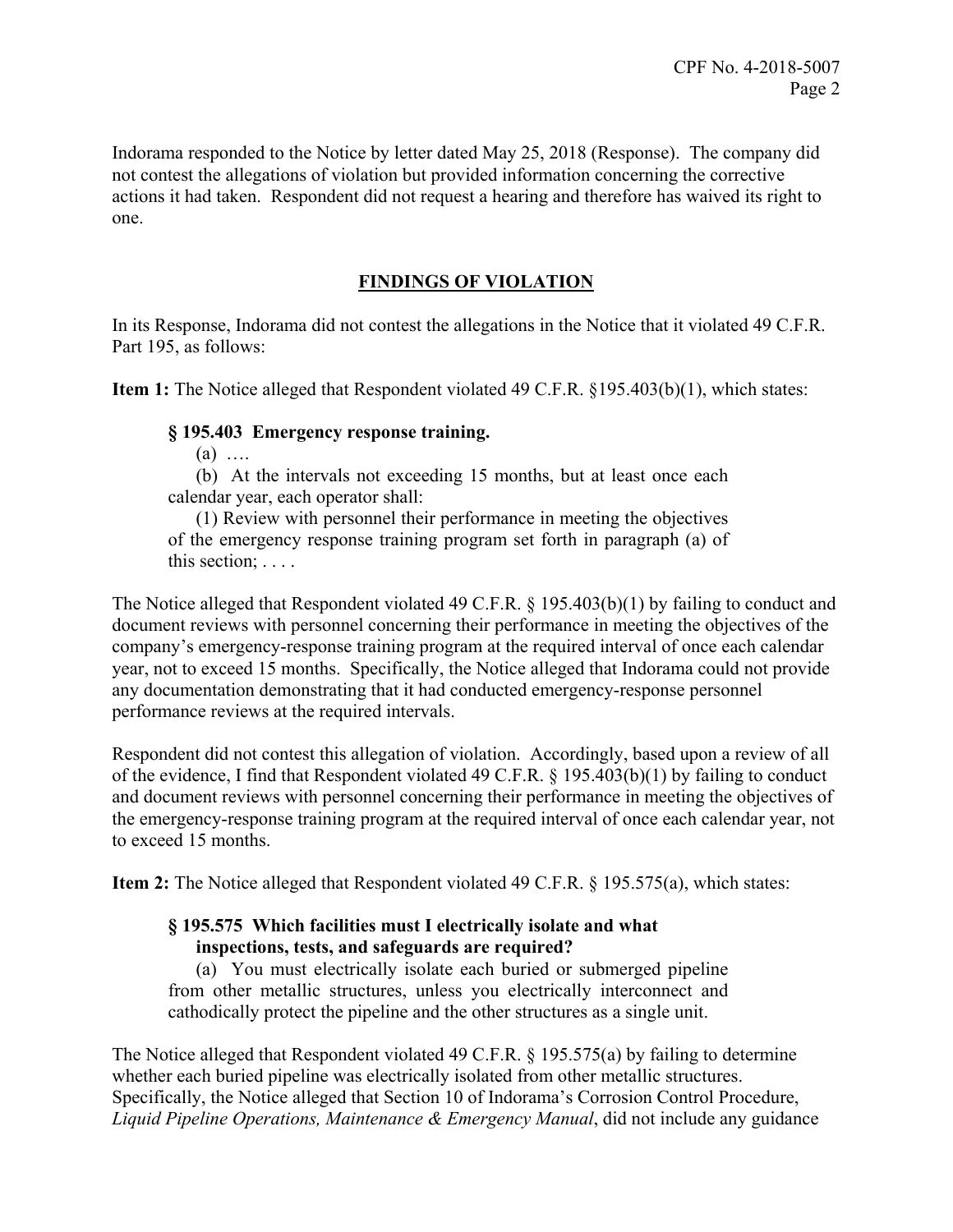regarding electrical isolation of each buried or submerged pipeline from other metallic structures.

Respondent did not contest this allegation of violation. Accordingly, based upon a review of all of the evidence, I find that Respondent violated 49 C.F.R. § 195.575(a) by failing to determine whether each buried pipeline was electrically isolated from other metallic structures.

**Item 3:** The Notice alleged that Respondent violated 49 C.F.R. § 575(e), which states:

# **§ 195.575 Which facilities must I electrically isolate and what inspections, test, and safeguards are required?**

 $(a)$  …

(e) If a pipeline is in close proximity to electrical transmission tower footings, ground cables, or counterpoise, or in other areas where it is reasonable to foresee fault currents or an unusual risk of lightning, you must protect the pipeline against damage from fault currents or lighting and take protective measures at insulating devices.

The Notice alleged that Respondent violated 49 C.F.R. § 195.575(e) by failing, when a pipeline is in close proximity to electrical transmission tower footings, ground cables, or counterpoise, or in other areas where it is reason able to foresee fault currents or an unusual risk of lightning, to determine when protection is required and when protective measures must be taken to protect the pipeline against damage. Specifically, the Notice alleged that Section 10 of Indorama's Corrosion Control Procedures, *Liquid Pipeline Operations, Maintenance & Emergency Manual*, failed to include any guidance for personnel to determine when such protection is needed.

Respondent did not contest this allegation of violation. Accordingly, based upon a review of all of the evidence, I find that Respondent violated 49 C.F.R. § 195.575(e) by failing to determine when protection from fault currents and lighting strikes is required and when protective measures must be taken to protect the pipeline against damage.

These findings of violation will be considered prior offenses in any subsequent enforcement action taken against Respondent.

# **COMPLIANCE ORDER**

The Notice proposed a compliance order with respect to Items 1, 2, and 3 in the Notice for violations of 49 C.F.R. §§ 195.403(b)(1), 195.575(a), and 195.575(e), respectively. Under 49 U.S.C. § 60118(a), each person who engages in the transportation of hazardous liquids or who owns or operates a pipeline facility is required to comply with the applicable safety standards established under chapter 601. The Director has indicated that Respondent has taken the following actions to address one of the cited violations:

For **Item 2**, the Director has indicated that Respondent submitted a revised section 10.8, *Electrical Isolation*, of its procedures, to provide detailed guidance for personnel to determine when and how to accomplish electrical isolation. Accordingly, I find that compliance has been achieved with respect to this violation. Therefore, the compliance terms proposed in the Notice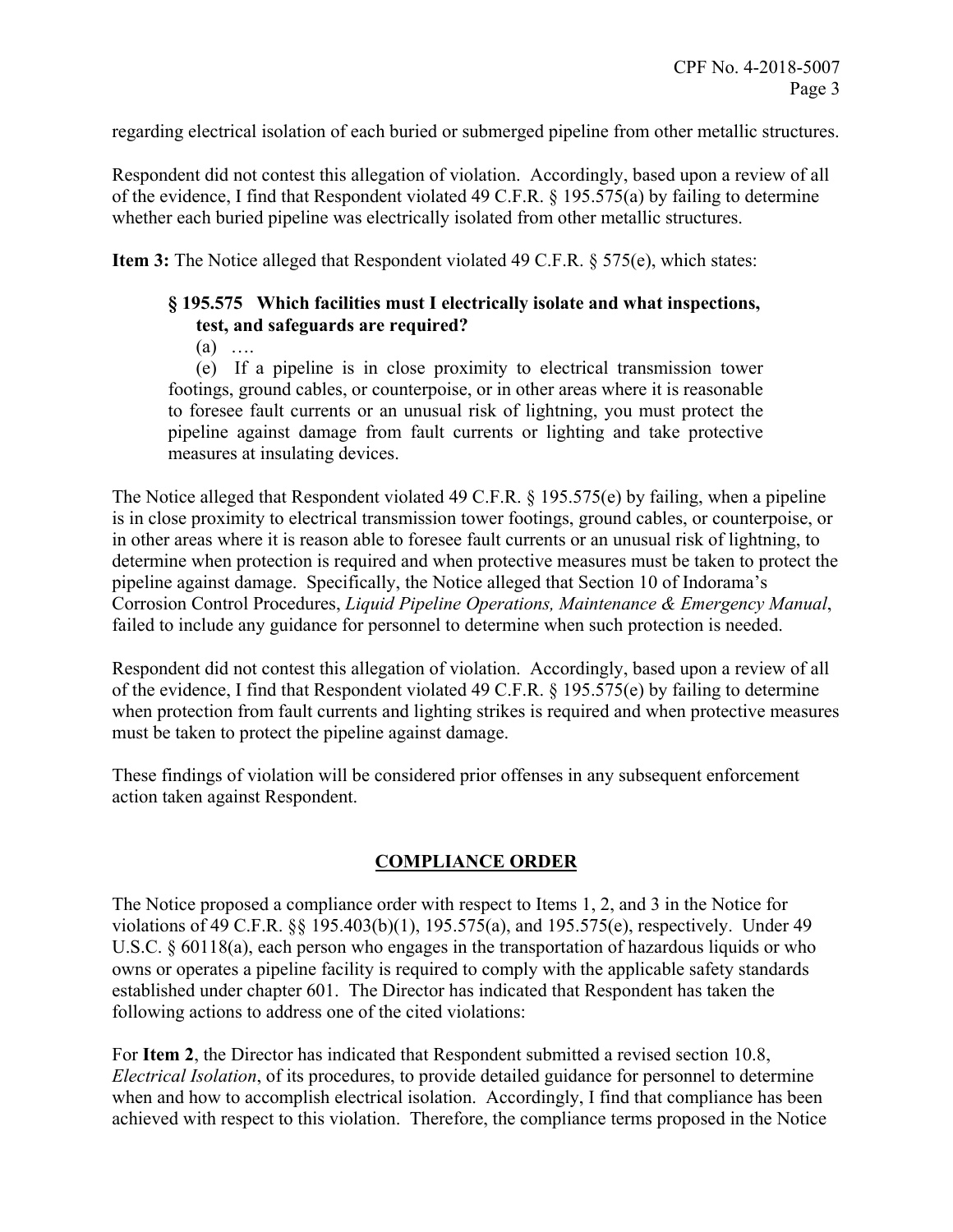for Item 2 are not included in this Order.

As for the remaining compliance terms, pursuant to the authority of 49 U.S.C. § 60118(b) and 49 C.F.R. § 190.217, I order Respondent to take the following actions to ensure compliance with the pipeline safety regulations applicable to its operations:

> 1. With respect to the violation of § 195.403(a) (**Item 1**), Respondent must conduct and document reviews of emergency-response personnel's performance within 60 days following receipt of the Final Order, and must submit documentation to the Director once personnel are trained to the objectives of the company's emergencyresponse training program.

2. With respect to the violation of § 195.575(e) (**Item 3**), Respondent must develop and follow a procedure as required by  $\S$  195.402(c)(3) that covers the determination of when protection from fault currents and lightning strikes is required to protect the pipeline and other devices, and any mitigating steps taken to protect the pipeline and devices that could be affected by fault currents and lightning strikes. The procedure required by this paragraph must be submitted to the Director within 30 days following receipt of this Final Order. Within 90 days following receipt of the Final Order, Respondent must conduct inspections following the procedures and provide documentation to the Director.

The Director may grant an extension of time to comply with any of the required items upon a written request timely submitted by the Respondent and demonstrating good cause for an extension.

It is requested that Respondent maintain documentation of the safety improvement costs associated with fulfilling this Compliance Order and submit the total to the Director. It is requested that these costs be reported in two categories: (1) the total cost associated with preparation/revision of plans, procedures, studies and analyses; and (2) the total cost associated with replacements, additions and other changes to pipeline infrastructure.

Failure to comply with this Order may result in administrative assessment of civil penalties not to exceed \$200,000, as adjusted for inflation (49 C.F.R. § 190.223), for each violation for each day the violation continues or in referral to the Attorney General for appropriate relief in a district court of the United States.

Under 49 C.F.R. § 190.243, Respondent may submit a Petition for Reconsideration of this Final Order to the Associate Administrator, Office of Pipeline Safety, PHMSA, 1200 New Jersey Avenue, SE, East Building, 2<sup>nd</sup> Floor, Washington, DC 20590, with a copy sent to the Office of Chief Counsel, PHMSA, at the same address, no later than 20 days after receipt of service of this Final Order by Respondent. Any petition submitted must contain a statement of the issue(s) and meet all other requirements of 49 C.F.R. § 190.243. The terms of the order, including corrective action, remain in effect unless the Associate Administrator, upon request, grants a stay.